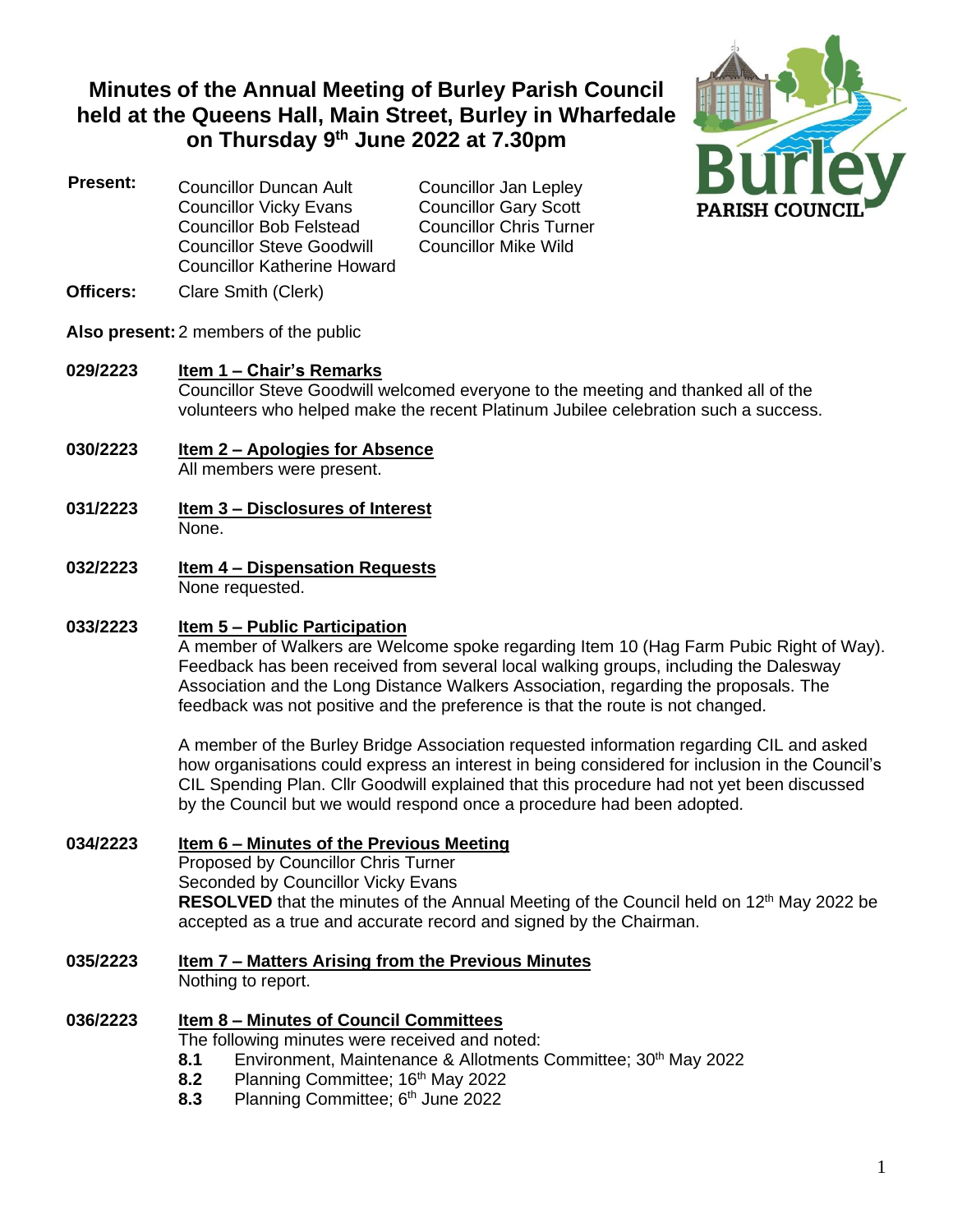### **037/2223 Item 9 – Finance**

# **9.1 Schedule of Receipts and Payments (May 2022)** *(attached)*

**RESOLVED** that the Schedule of Receipts and Payments May 2022 be approved. Total Receipts (ex. VAT): £26,690.21 Total Payments (ex. VAT): £25,544.39

### **9.2 Bank Reconciliation May 2022**

**RESOLVED** that the May 2022 Bank Reconciliation be approved. Account balance: £400,119.74 Cashbook balance: £400,119.74 Difference: £0.00

# **9.3 Budget Report May 2022**

The Clerk circulated a Cost Centre report to show income and expenditure against budget for May 2022.

### **Receipts:**

- £250,000 precept has been received. The remaining £6,190 will be paid over in September.
- Rent received from Burley Trojans for the use of the Recreation Ground for the 2022/23 season (£1,500)
- Payment of £5,000 for the Service Level Agreement for verges grass cutting.
- Repayment of Bowling Club Loan received (£4,500)

### **Payments:**

- Salaries for 2 months have been included in May (£21,582)
- Payment of legal costs for purchase of Greenway land (£5,304)
- Grange Park gardeners now on slightly increased hours.
- Payment 1 of 2 against the PWLB Loan has been made (£15,255)

A list of Capital Projects for this financial year was circulated by the Clerk. It was agreed that an additional column should be added to show the budget for each nominal ledger against the budget for each project. The Clerk will amend the document and re-circulate.

### **038/2223 Item 10 – Hag Farm Public Right of Way**

In February 2022, the owners of Hag Farm contacted the Parish Council with an informal proposal to divert the route of the Public Right of Way which currently passes directly through Hag Farm. The Parish Council and other key stakeholders did not agree that the suggested alternative route was appropriate. The owners agreed that they would work on some different routes and come back to the Parish Council.

The owners have now suggested three alternative routes. Walkers are Welcome have reported that they have consulted with several local walking organisations and groups and none of the routes are appropriate. All organisations consulted have stated that their preferred option would be to leave the route as it is. At this stage, this is an informal consultation. No formal application has been made to the local authority to divert or change the route of this footpath.

It was **RESOLVED** not to take any further action at this stage. If a formal application is made, the Parish Council will be notified as a statutory consultee and will submit a formal response at that stage.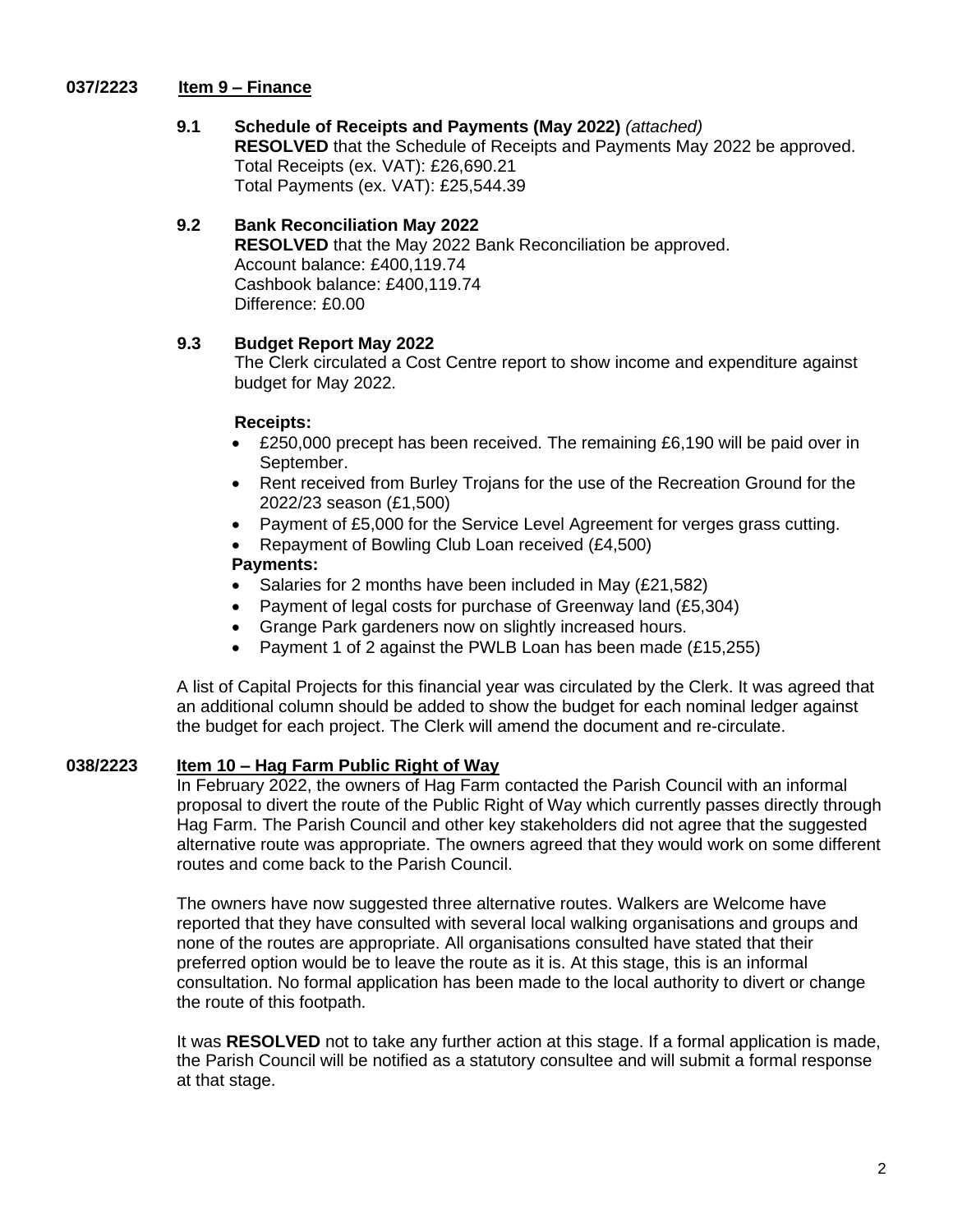#### **039/2223 Item 11 – Wharfedale Greenway**

Cllr Scott reported that a date has been arranged with the Golf Club for a site meeting to discuss the line of the fence and any other technical requirements for the ramp. Work should then be able to commence.

Cllr Ault reported that a resident had expressed concerns over the type of fencing that is to be erected between the newly acquired land and the Golf Club land. They felt that if the fencing was solid it would make the route less safe as they would not be able to escape onto another footpath if needed.

Cllr Scott and the Clerk met with Sustrans and Bradford Council to discuss the Burley to Benn Rhydding section of the route. There is an issue with land ownership on a section of this route which was discussed in detail with Sustrans and Bradford Council.

An report from Mott McDonald (working n behalf of WYCA) is due in July. The report should set out detailed responses to requirements needed to discharge the planning permission conditions along with bridge and/or road crossing recommendations.

The Council is currently awaiting legal advice regarding easements following an email which has been sent to the Clerk by a resident.

### **040/2223 Item 12 – Operation London Bridge**

The Clerk circulated a report and action plan which is to be implemented in the event of the death of HM Queen.

**RESOLVED** to adopt the action plan and it was agreed that a book of condolence should be located at the Library (accessible during normal opening hours) and the plan should also be sent to the person repsosible for the flags at Council buildings.

### **041/2223 Item 13 – CIL Spending Plan**

The Clerk circulated a draft CIL Policy and CIL Spending Plan. It was agreed that the Council should incorporate an application process to allow local groups and organisations to express an interest in CIL funding which would result in their project being considered for inclusion in the CIL Spending Plan. The Clerk will add this procedure into the Policy and circulate it for consideration at the next Council meeting.

### **042/2223 Item 14 – Parking**

Councillor Lepley raised concerns that parking restrictions around the village were not being adhered to. Parking on West Terrace was dangerous and vehicles stopping outside the shops is often preventing the X84 bus service from getting through. The layby opposite the Red Lion was restricted to 1 hour parking but currently has the same vehicles parked there all day.

**RESOLVED** that the Clerk contact Parking Services to request that a Parking Warden attend the village more often to ensure that parking restrictions are adhered to and that vehicles are parked legally at all times.

#### **043/2223 Item 15 – Old Public Toilet Demolition**

The electricity meter has now been disconnected and a quote has been requested for the demolition work. The Clerk circulated details of picnic benches and planters which would be required to go in the area once demolition has taken place. The order lead time for the benches was approximately 10-12 weeks.